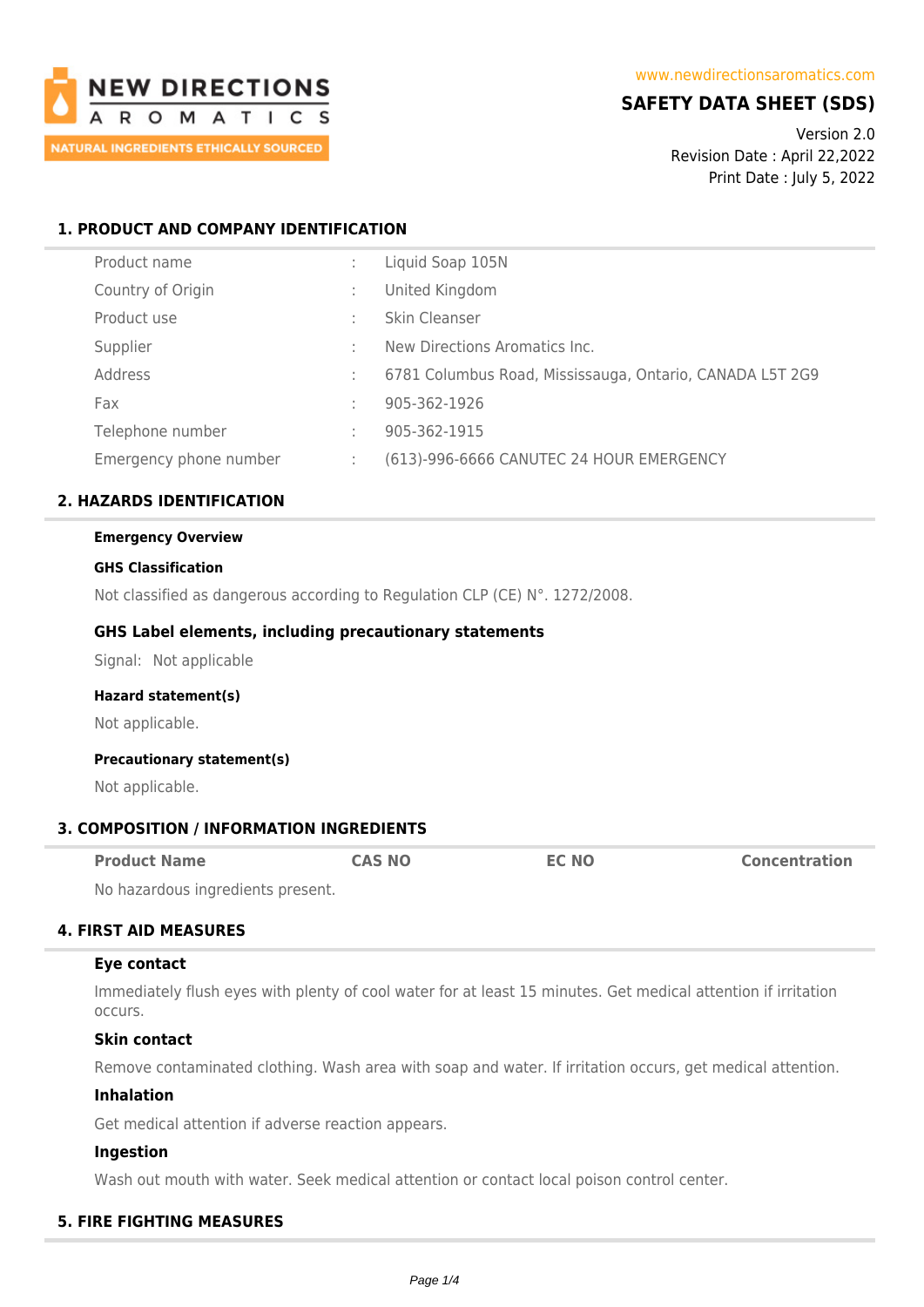### **Suitable extinguishing media**

Suitable extinguishing media for the surrounding fire should be used. Use water spray to cool containers.

## **Special protective equipment and precautions for fire-fighters**

Wear proper protective equipment. Exercise caution when fighting any chemical fire. Use water spray or fog for cooling exposed containers.

### **Special hazards arising from the substance or its combustible products**

Hazardous decomposition products may be formed at extreme heat or if burned.

#### **Resulting gases**

Carbon oxides.

## **6. ACCIDENTAL RELEASE MEASURES**

#### **Environmental precautions**

Prevent entry to sewers and public waters. Contain the spillage using bunding. Notify authorities if product enters sewers or public waters.

#### **Methods and materials for containment and cleaning up**

Absorb into dry earth or sand. Transfer to a closable, labelled salvage container for disposal by an appropriate method.

## **7. HANDLING AND STORAGE**

#### **Precautions for safe handling**

Ensure there is sufficient ventilation of the area. Handle in accordance with good industrial hygiene and safety procedures.

### **Conditions for safe storage, including any incompatibilities**

Store in a cool, well-ventilated area. Keep container tightly closed.

### **8. EXPOSURE CONTROLS AND PERSONAL PROTECTION**

#### **Exposure controls**

No data available.

### **Eyes**

Use tightly sealed goggles. Ensure eye bath is on hand.

#### **Skin**

If skin contact or contamination of clothing is likely, protective clothing should be worn. Use protective gloves.

### **Ingestion**

Not for ingestion.

## **9. PHYSICAL AND CHEMICAL PROPERTIES**

| Appearance                    | Pale yellow to yellow slightly hazy liquid. |
|-------------------------------|---------------------------------------------|
| Odor                          | Mild odor.                                  |
| pH                            | $10.0 - 11.5$ (neat)                        |
| Initial b.p and boiling range | $100^{\circ}$ C                             |
| Relative density              | 1.04                                        |
| Solubility (ies)              | Highly soluble in water.                    |

### **10. STABILITY AND REACTIVITY**

## **Reactivity**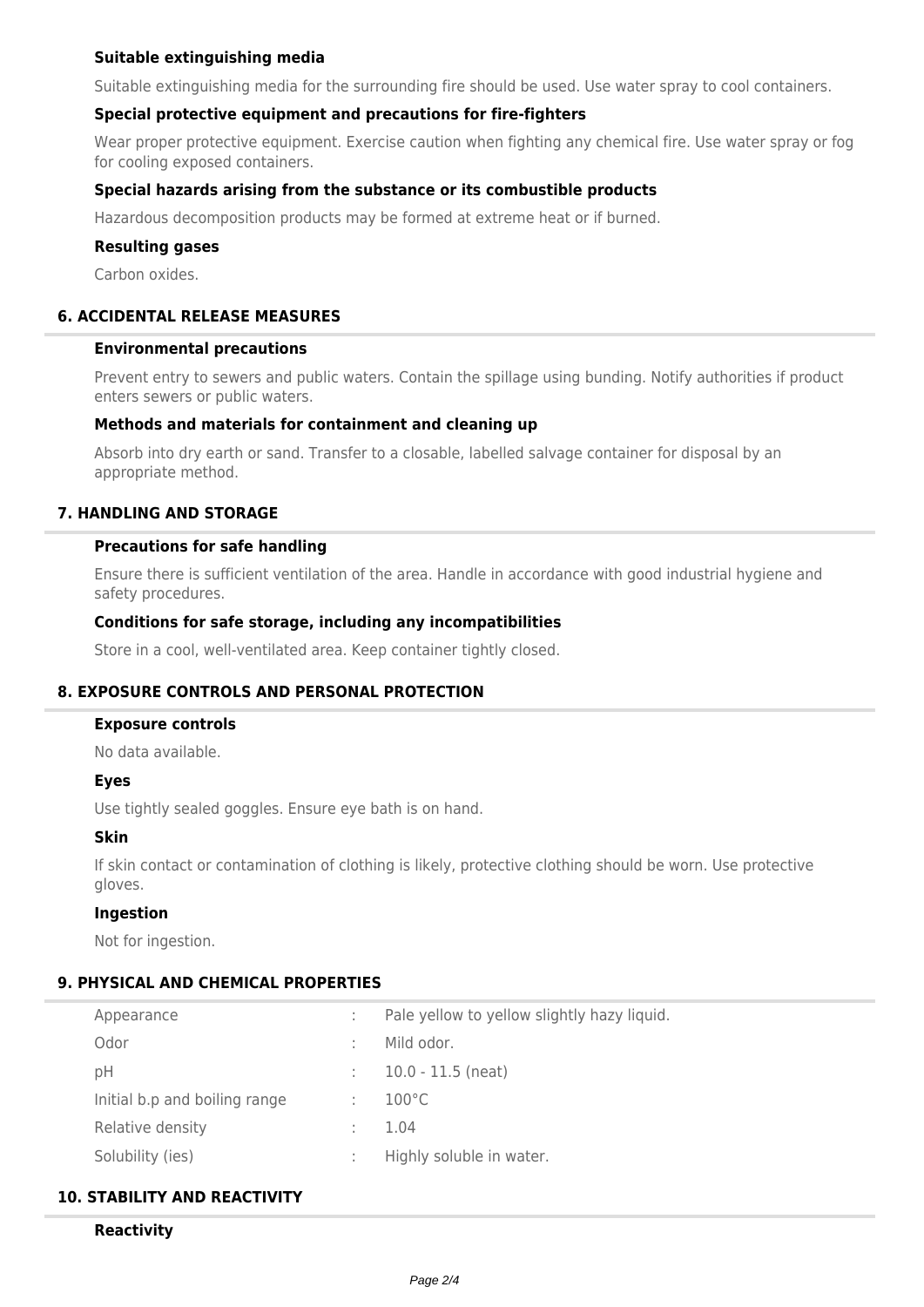Stable under recommended transport or storage conditions.

## **Chemical stability**

Stable under normal conditions.

### **Possibility of hazardous reactions**

Hazardous reactions will not occur under normal transport or storage conditions. Decomposition may occur on exposure to conditions or materials listed below.

### **Conditions to avoid**

Heat.

### **Incompatible materials**

Strong oxidizing agents, Strong acids.

### **Hazardous decomposition products**

In combustion emits toxic fumes.

## **11. TOXICOLOGICAL INFORMATION**

### **Inhalation**

No symptoms.

### **Skin contact**

There may be mild irritation at the site of contact.

#### **Eye contact**

There may be irritation and redness.

#### **Ingestion**

There may be irritation of the throat.

### **12. ECOLOGICAL INFORMATION**

### **Ecotoxicity**

Avoid any pollution of ground, surface or underground water.

### **Persistence and degradability**

Generally biodegradable.

#### **Bio - accumulative potential**

No bioaccumulation potential.

#### **Mobility in soil**

Readily absorbed into soil.

#### **Other adverse effects**

Negligible ecotoxicity.

#### **13. DISPOSAL CONSIDERATION**

Dispose of product in accordance with local, state or provincial and federal regulations. Check with local municipal authority to ensure compliance.

## **14. TRANSPORT INFORMATION**

### **US DOT Shipping Description (Land)**

Not regulated

### **IMO-IMDG Shipping Description (Sea)**

Not regulated

# **IATA Shipping Description (Air)**